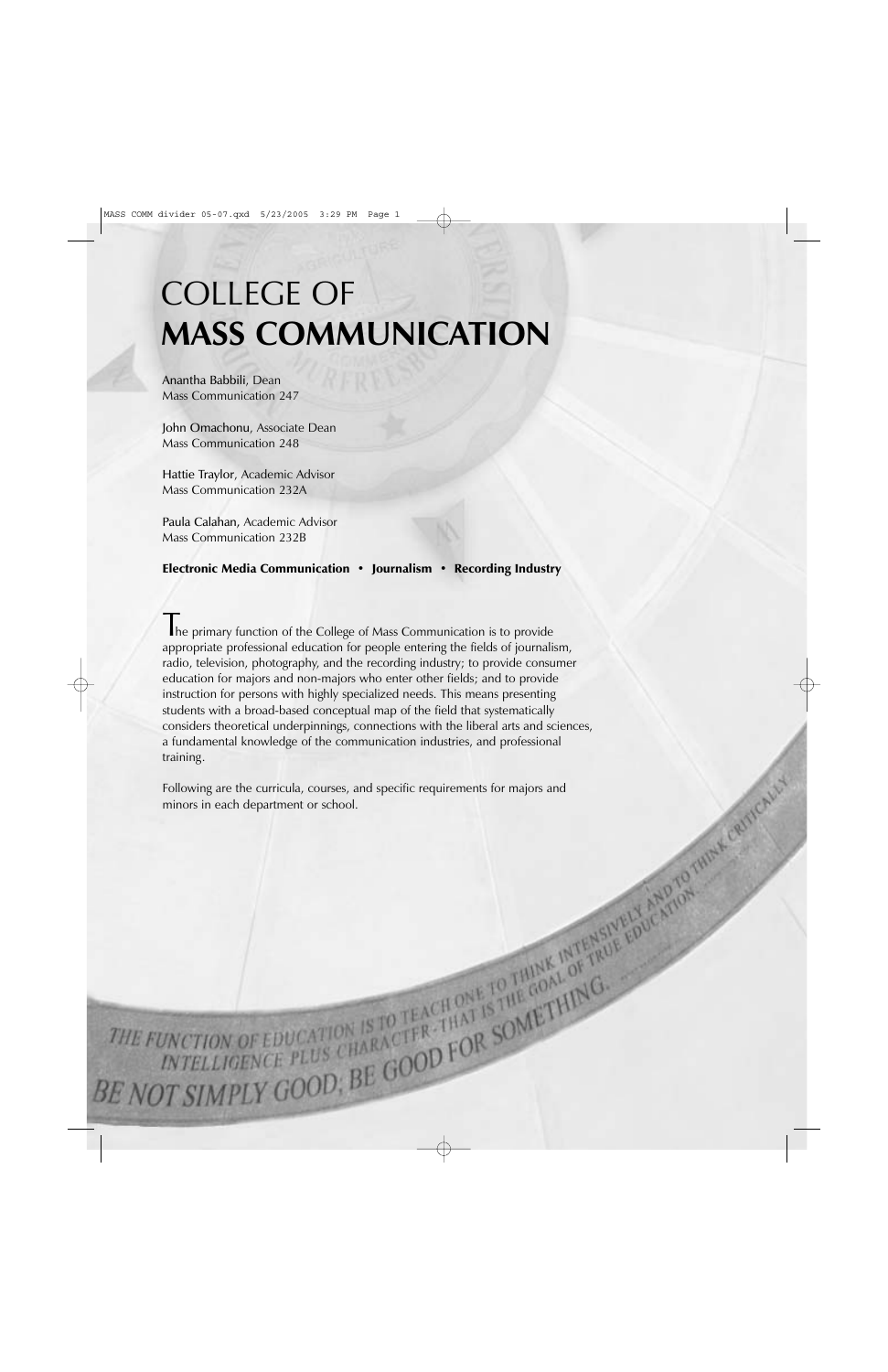The college offers the Bachelor of Science degree with majors in Mass Communication and Recording Industry.

Mass Communication majors have an opportunity to specialize in one of six concentrations: Advertising-Public Relations, Media Design and Graphics, or Journalism in the School of Journalism; and Photography, Electronic Media Communication, or Digital Media Communication in the Department of Electronic Media Communication. Additional specialties are available in the various concentrations.

Majors in the Department of Recording Industry may choose a concentration in either Music Business or Production and Technology.

All curricular programs throughout the College of Mass Communication attempt to address a common, minimum set of core competencies. The current core competencies include: 1. literacy;

- 2. history, theory, and research appropriate to the area;
- 3. law, ethics, and policy appropriate to the area.

The College of Mass Communication does not participate in the plus/minus  $(+/-)$  grading system. Therefore, the only grades that will be issued for coursework in the college are A, B, C, D, and F. Mass Communication majors must earn a C or better in each course in the college in order to graduate.

# **Major in Mass Communication**

Constructed around a core of basic courses, this professionally accredited program is designed to provide students with practical communication skills while acquainting them with the history, theory, ethics, social responsibility, and law of mass communication.

Students majoring in Mass Communication take up to 40 hours of coursework in the college, depending upon the major selected. A minimum of 80 hours **must** be taken outside the college with **at least** 65 hours in liberal arts and sciences (see below). Total university credit for individual problems, practicum, and internship courses cannot exceed six hours (three hours in the School of Journalism).

A student must also have either one or two 15-hour (or more) minors depending upon the sequence chosen. The minors must normally be taken in the liberal arts and sciences such as economics, English, geography, history, languages, literature, philosophy, political science, psychology, speech or theatre, sociology, or the natural sciences and mathematics. Students majoring in the School of Journalism or the Department of Electronic Media Communication may not minor in a second Mass Communication concentration nor may they minor in Recording Industry. Any recording industry courses taken by Mass Communication majors count as mass communication credit. For transfer students, only 12 credits are accepted in the major but they must be courses required for the degree in the various sequences. Additional mass communication transfer hours must be counted above the 120 hours needed for graduation; however, these additional transfer hours are calculated in the cumulative GPA.

## **Core Curriculum**

The following courses are required for all Mass Communication concentrations and constitute the core curriculum. The core is designed to introduce students to a broad range of information and thought common to all areas of mass communication. The 9-hour core prepares students in any concentration with the basics of factual writing, editing, law, communication theory, communication history, and ethics, as specified in the different school/departments.

|                  | 1) JOUR/EMC/RIM 1020 Understanding Mass Media, 3 hours |
|------------------|--------------------------------------------------------|
| 2) JOUR 2710     | Media Writing, 3 hours, or equivalent                  |
|                  | writing competency                                     |
| 3) JOUR/EMC 4250 | Media Law, 3 hours, or equivalent law                  |
|                  | competency OR                                          |
|                  | JOUR/EMC/RIM 3650 Free Expression, Mass Media, and the |
|                  | American Public, 3 hours                               |
|                  |                                                        |

## **Candidacy Program**

The College of Mass Communication includes a candidacy program for all majors in the college. This program is based on research indicating a relationship between completion of certain required classes with certain minimum grade point expectations and both performance and retention in the major. In addition, the requirements specified in the candidacy program are consistent with requirements of our national accrediting agency.

The candidacy program of the College of Mass Communication imposes requirements in several areas.

- A. Admission to most upper-division professional courses in the College of Mass Communication will be restricted to students admitted to candidacy.
- B. All majors in the College of Mass Communication should apply for admission to candidacy at the end of the semester in which they will have completed 45 semester hours of coursework.
- C. At a minimum, students in all concentrations in the college must have completed all of the following courses with a grade of C or better before applying for candidacy.

JOUR/EMC/RIM 1020

ENGL 1010 and 1020 At least one additional introductory course in the specific program area for which candidacy is being sought.

- D. At a minimum, students applying for candidacy in all concentrations in the college must have an overall GPA on all university-level coursework of at least 2.50. Individual programs in the college are free to set higher minimum GPA requirements.
- E. Specific candidacy requirements are listed by concentration in each department.